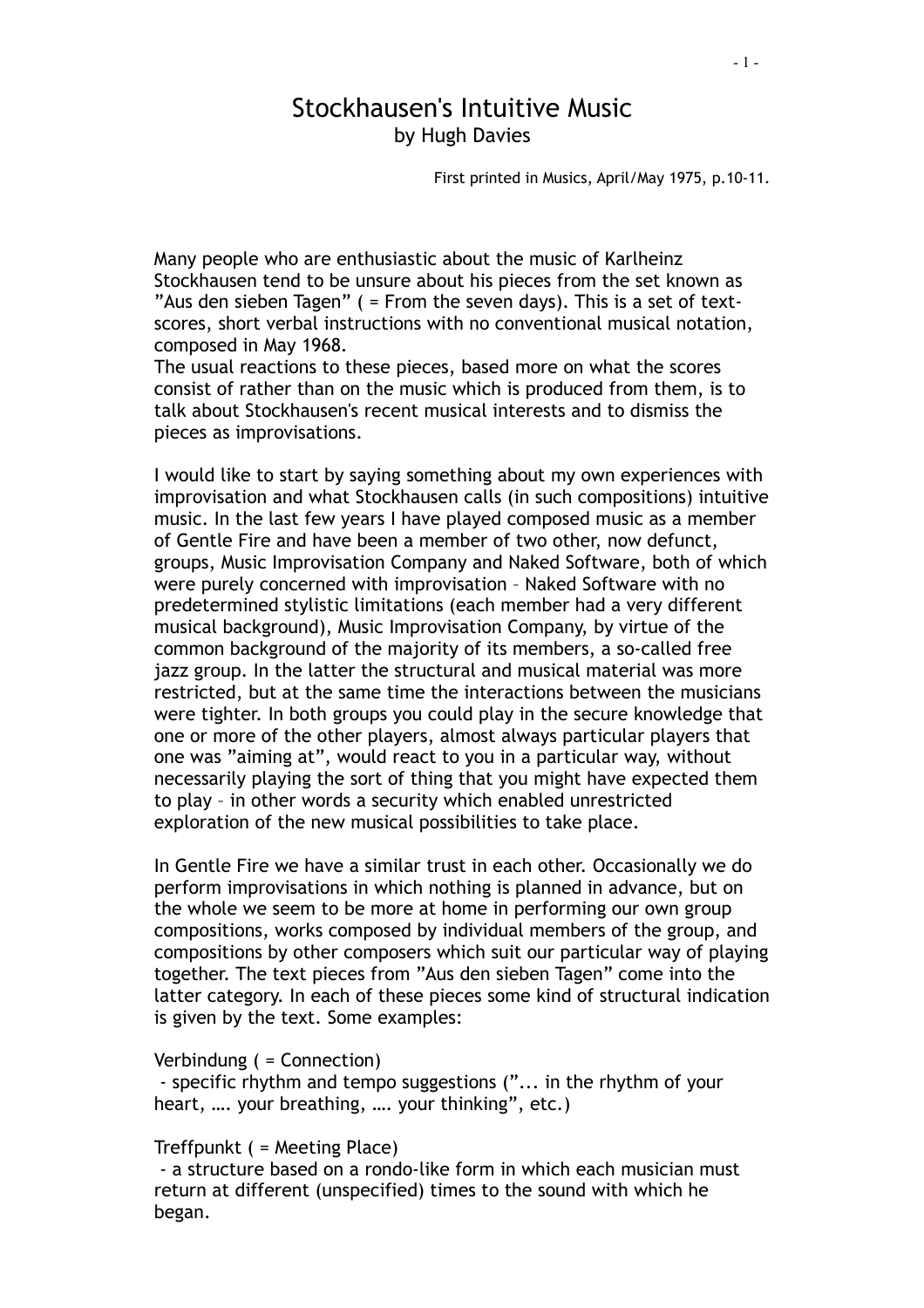Richtige Dauern ( = Right Durations)

 - concentration on finding the appropriate duration for each sound that one plays.

Setz die Segel zur Sonne ( = Set sail for the sun) - "listen to the tones of the others …. and slowly move your tone until you arrive at complete harmony and the whole sound turns gold..." (NB One should read "note" for the American "tone".)

In addition, all the players (most of these pieces are headed "for ensemble" or "for small ensemble") follow the same instructions, generally independently but in parallel, which reinforces the indications given in the score. The results are very different from the structures and relationships that arise in unpremeditated improvisation where one is able to play more or less what one wants at any moment, in a comparatively self-indulgent way, providing that one takes into consideration what the other musicians are doing. Apart from anything else, the form of free improvisation is almost invariably a slow wave-like shape of alternating climaxes and relaxation, with a remarkably consistent average time for a single "set" of around 45 minutes.

Here is a closer analysis of one piece from "Aus den Sieben Tagen", called "Intensität" ( = Intensity) which I have chosen for its apparant lack of information.

for ensemble

**INTENSITY** 

play single sounds with such dedication until you feel the warmth that radiates from you

play on and sustain it as long as you can

(printed by kind permission of Universal Edition)

Nothing more is given. Looking at the elements of this text that relate to musical structures and procedures, at the beginning it has "play single sounds". For each sound a player may choose to play a texture more complex than a single pitch, which in some cases may become almost a phrase (the same German word is deliberately translated in some texts by "sound" and in others by "tone/note"). The continuation, "with such